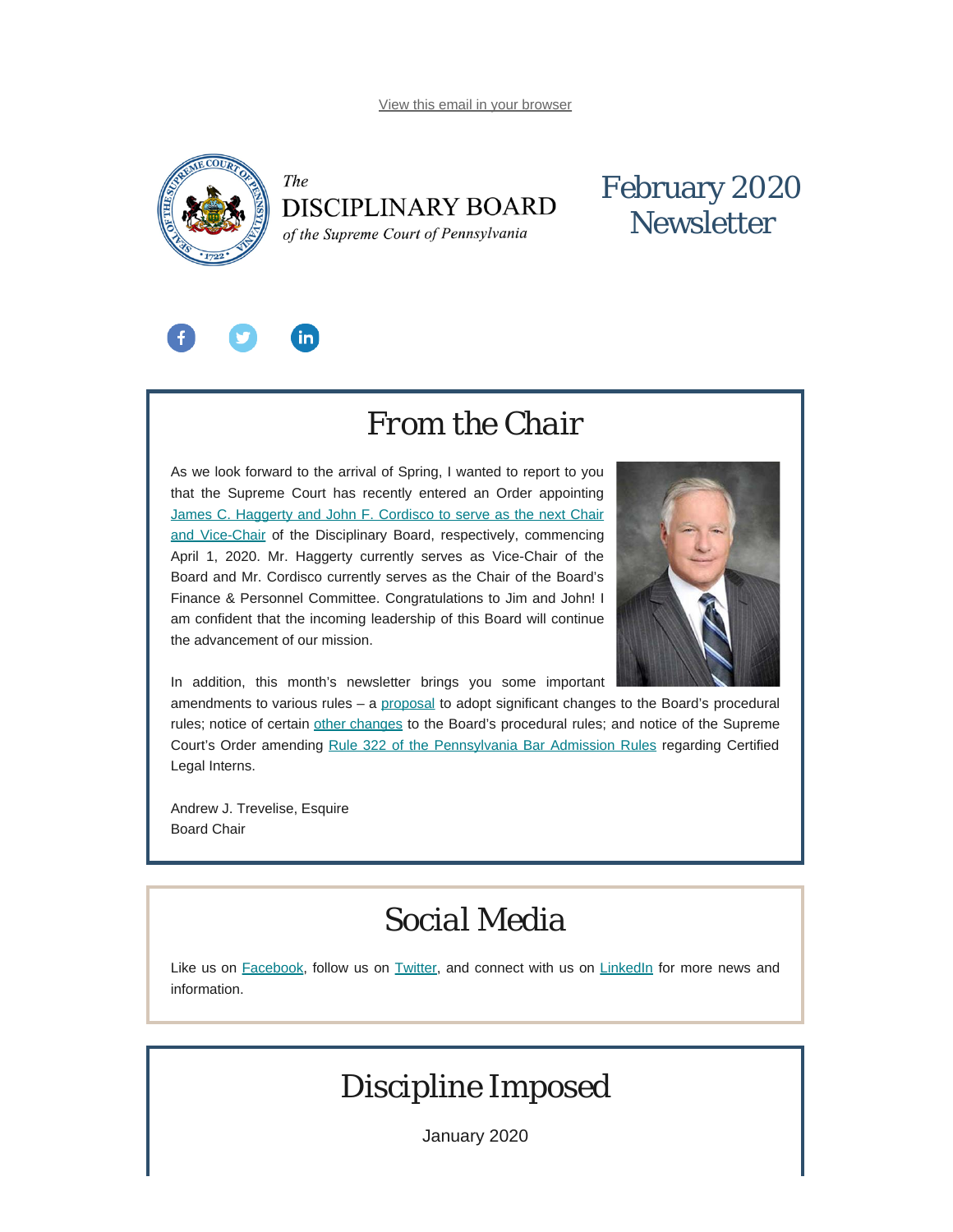

[Stuart R. Lundy](https://www.padisciplinaryboard.org/for-the-public/find-attorney/attorney-detail/16117) **[Timothy J. McMahon](https://www.padisciplinaryboard.org/for-the-public/find-attorney/attorney-detail/52918)** [Ann Miller](https://www.padisciplinaryboard.org/for-the-public/find-attorney/attorney-detail/25358) [Sandra Ilene Thompson](https://www.padisciplinaryboard.org/for-the-public/find-attorney/attorney-detail/84345)

[Holly C. Dobrosky](https://www.padisciplinaryboard.org/for-the-public/find-attorney/attorney-detail/65917) [Samir George Hadeed](https://www.padisciplinaryboard.org/for-the-public/find-attorney/attorney-detail/318121) [William James Helzlsouer](https://www.padisciplinaryboard.org/for-the-public/find-attorney/attorney-detail/17300) [Hercules Pappas](https://www.padisciplinaryboard.org/for-the-public/find-attorney/attorney-detail/81511) [Patrick O'Hare Regan](https://www.padisciplinaryboard.org/for-the-public/find-attorney/attorney-detail/89591)

**Disbarment** [Kenneth Haley](https://www.padisciplinaryboard.org/for-the-public/find-attorney/attorney-detail/308487) [Lawrence Jay Weinstein](https://www.padisciplinaryboard.org/for-the-public/find-attorney/attorney-detail/85534)

# *Rules*

### **Disciplinary Board Proposes Extensive Amendments to Procedural Rules**

The Disciplinary Board has proposed an extensive set of amendments to its procedural rules. The full proposal was published on February 1, 2020 at [50 Pa.B. 642.](http://www.pacodeandbulletin.gov/Display/pabull?file=/secure/pabulletin/data/vol50/50-5/142.html)

The amendments arise from the fact that the current language of [Rule 89.2](http://www.pacodeandbulletin.gov/Display/pacode?file=/secure/pacode/data/204/chapter89/chap89toc.html&d=reduce#89.2.) of the Rules of Organization and Procedure of the Disciplinary Board (Disciplinary Board Rules) states that formal proceedings conform generally to the practice in actions in equity under the Pennsylvania Rules of Civil Procedure. This became a problem as the Supreme Court merged the action in equity with general civil actions in 2003, and simple substitution of reference to the Rules of Civil Procedure would not be satisfactory because those rules contain many provisions clearly inapplicable in disciplinary proceedings. Instead, the Board plans to recommend to the Court that *[Enforcement](http://www.pacodeandbulletin.gov/Display/pacode?file=/secure/pacode/data/204/chapter83/s208.html&d=reduce)* [Rule 208\(c\)](http://www.pacodeandbulletin.gov/Display/pacode?file=/secure/pacode/data/204/chapter83/s208.html&d=reduce) be amended to provide that all formal proceedings be governed by the Board Rules, the Enforcement Rules, and the decisional law of the Court and the Board in attorney discipline and reinstatement matters. If the Supreme Court adopts the Board's recommendation, the Board proposes to replace current D.Bd. Rules § 89.2 with a new subdivision (a) of D.Bd. Rules § 89.2, which would reaffirm the applicable sources of procedural law established by new Enforcement Rule 208(c).

A few specific rule revisions are also incorporated into the proposed rulemaking:

• [Rule 85.11,](http://www.pacodeandbulletin.gov/Display/pacode?file=/secure/pacode/data/204/chapter85/s85.11.html&d=reduce) regarding recusal, would be amended to provide that a motion for recusal must state the grounds on which recusal is sought, specify procedure for service and response when an interlocutory appeal of a decision on recusal is filed with the Board, and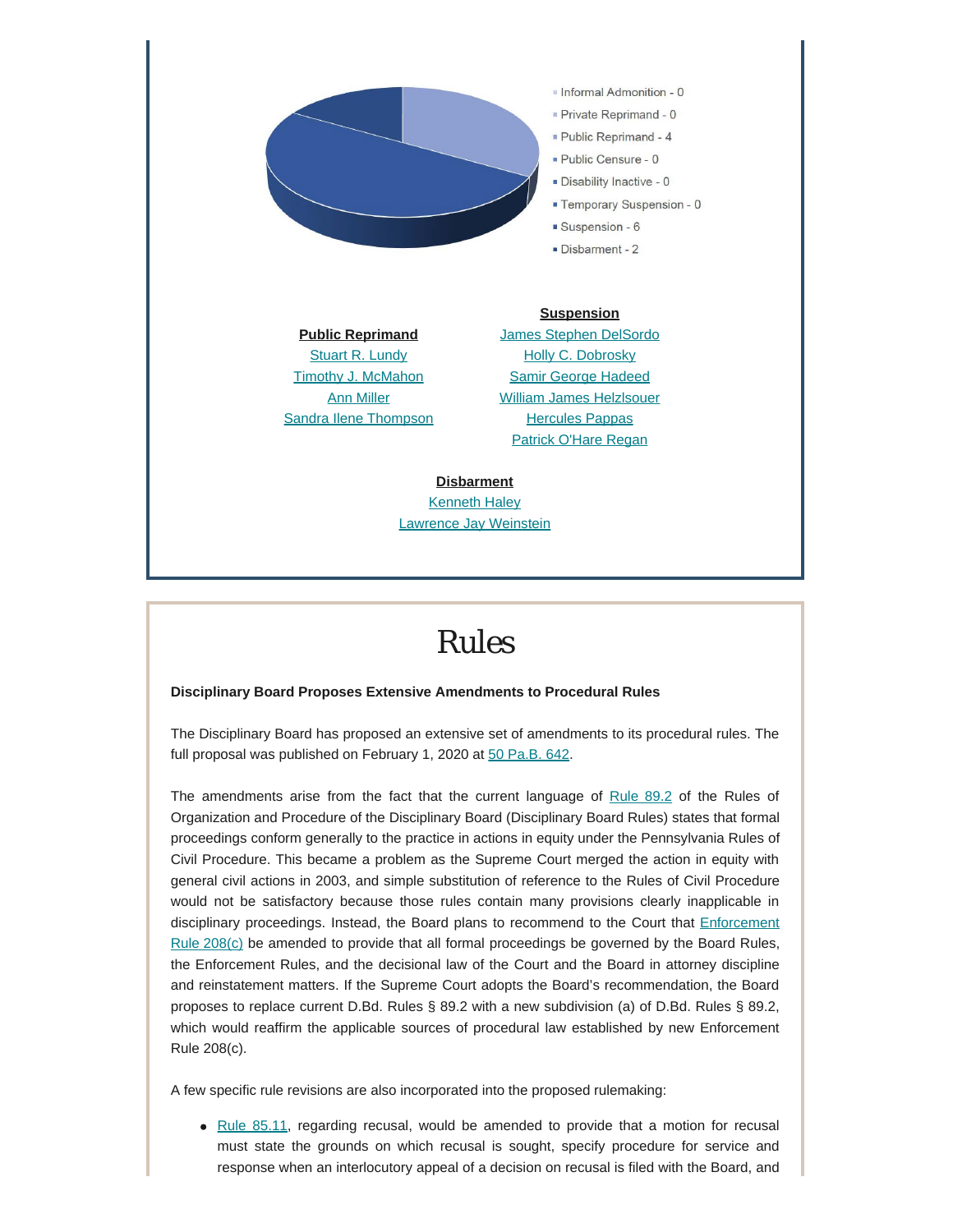permit the Vice Chair to rule on the motion when the Chair is unavailable.

- Rule  $89.2$  would be amended to add two new subsections (b) and (c), providing that certain prehearing and hearing motions may not be filed and will not be considered, including motions for summary judgment or judgment on the pleadings, to strike the petition for discipline in whole or in part, to dismiss based on insufficient evidence, for directed verdict or nonsuit, to dismiss based on insufficient evidence, or attacking the validity of the proceedings.
- Rule  $89.21$ , regarding service, would be amended to state that initial process, whether a petition or an Order, must be served personally on the respondent-attorney if possible, and other forms of service are authorized if personal service is unsuccessful.
- An official note would be added to [Rule 89.55](http://www.pacodeandbulletin.gov/Display/pacode?file=/secure/pacode/data/204/chapter89/chap89toc.html&d=reduce#89.55.), pleadings allowed, specifying that if new matter is included in an answer, a reply to the new matter is not required.

Comments may be submitted until **March 9, 2020** to:

The Disciplinary Board of the Supreme Court of Pennsylvania 601 Commonwealth Avenue, Suite 5600 PO Box 62625 Harrisburg, PA 17106-2625 Fax: (717) 231-3381 Email: [DBoard.Comments@pacourts.us](mailto:Dboard.comments@pacourts.us)

#### **Disciplinary Board Adopts Three Rule Amendments**

In addition to its ambitious rule change proposals, the Disciplinary Board finalized three amendments to the Rules of Organization and Procedure of the Disciplinary Board (Disciplinary Board Rules) published in the [February 1, 2020 issue of the Pennsylvania Bulletin](http://www.pacodeandbulletin.gov/secure/pabulletin/data/vol50/50-5/50_5_cts.pdf):

- $\bullet$  In Order No. 93, published at  $50$  Pa.B. 647, the Board amended several rules to conform with changes in the Rules of Disciplinary Enforcement regarding limited admission statuses such as attorney spouse of an active-duty service member or attorney participant in defender or legal services programs.
- $\bullet$  In Order No. 94, published at  $50$  Pa.B. 648, the Board amended Rule 93.142, filing of annual fee form by attorneys, to eliminate references to "checks" in payment of annual fees, as the majority of payments are now made electronically.
- $\bullet$  In Order No. 95, published at [50 Pa.B. 651,](http://www.pacodeandbulletin.gov/Display/pabull?file=/secure/pabulletin/data/vol50/50-5/145.html&d=reduce) the Board amended [Rule 93.21](http://www.pacodeandbulletin.gov/Display/pacode?file=/secure/pacode/data/204/chapter93/s93.21.html&d=reduce) to reflect the current provision of [Enforcement Rule 205 \(a\) and \(b\)](https://www.padisciplinaryboard.org/for-attorneys/rules/rule/5/the-pennsylvania-rules-of-disciplinary-enforcement#rule-21) that the Board consists of ten attorneys and two non-lawyers serving single six-year terms.

#### **Supreme Court Amends Rules Regarding Certified Legal Interns**

In an [Order](http://www.pacourts.us/assets/opinions/Supreme/out/Order%20Entered%20-%2010429709292301277.pdf?cb=1) dated January 15, 2020, the Supreme Court amended [Rule 322 of the Pennsylvania](http://www.pacourts.us/assets/opinions/Supreme/out/attach - 10429709292301783.pdf?cb=1) [Bar Admission Rules](http://www.pacourts.us/assets/opinions/Supreme/out/attach - 10429709292301783.pdf?cb=1) to alter some provisions regarding Certified Legal Interns.

The amendment removes restrictions that prohibited certified legal interns from appearing before the Supreme, Superior, and Commonwealth Courts, and specifically authorizes such individuals presenting oral argument. Two new provisions are also added to Rule 322(c), regarding the duties of supervising attorneys. The supervising attorney must assure that the certified legal intern is fully prepared and appropriately supervised, and must be present during any appearance the certified legal intern makes before any tribunal. Previously, the supervising attorney's presence was only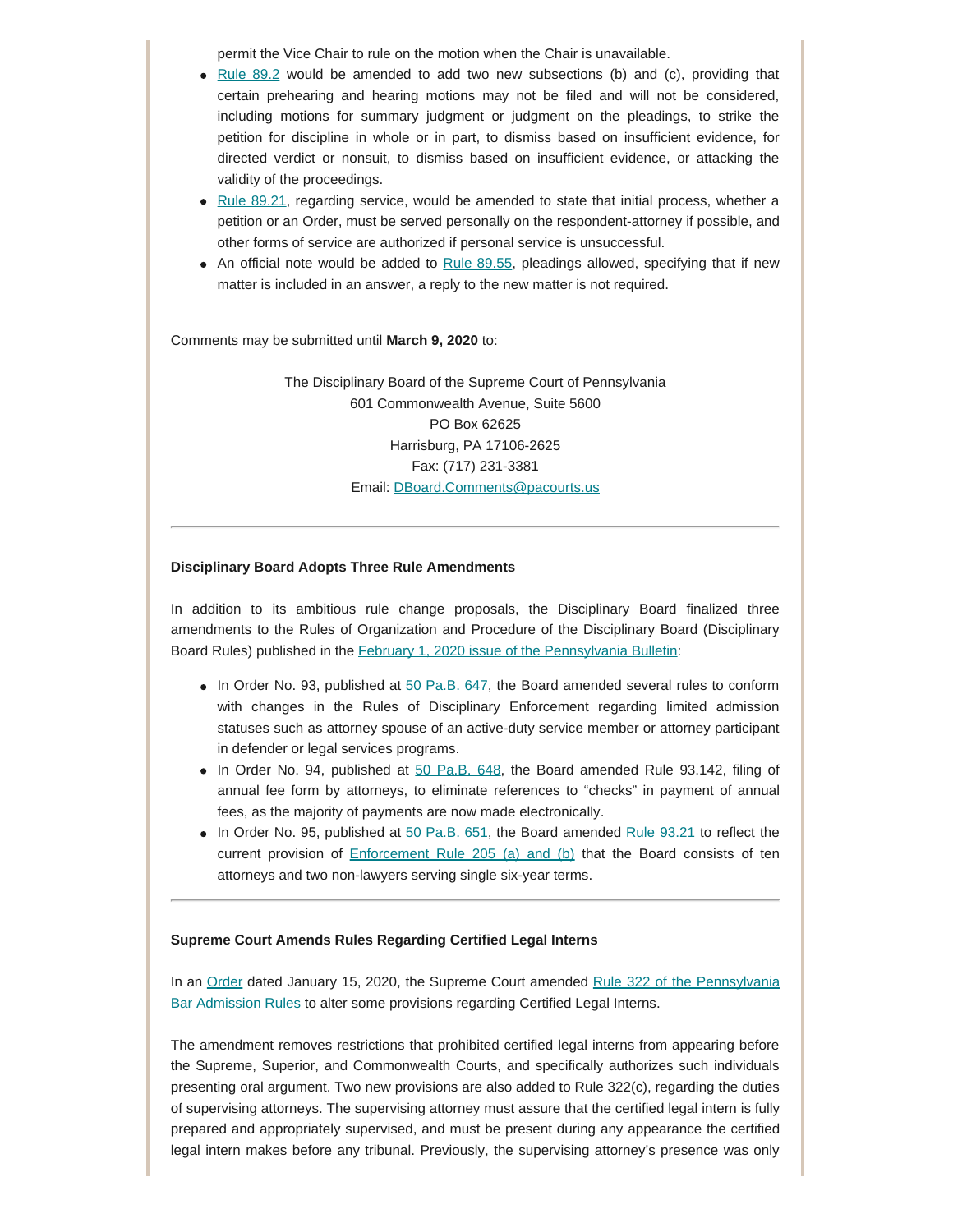### *Articles of Interest*

#### **Trial Judges Ethics Panel Offers Opinion on Quasi-Judicial Officers**

The Ethics Committee of the Pennsylvania Conference of State Trial Judges has published its Ethics Opinion No. 2019-1, addressing the ethics code applicable to lawyers serving as masters, hearing officers, and other quasi-judicial officers. The opinion is published at [50 Pa.B. 7](http://www.pacodeandbulletin.gov/secure/pabulletin/data/vol50/50-1/50_1_cts.pdf) (1/4/2020).

The opinion begins by stating that such officers are not subject to the [Code of Judicial Conduct](http://judicialconductboardofpa.org/code-of-judicial-conduct/). It finds that masters, hearing officers, and other quasi-judicial officers who are ''county-level court employees…under the supervision and authority of the President Judge'' are subject to the [Code](http://www.pacourts.us/assets/files/setting-429/file-212.pdf?cb=e8406e) [of Conduct for Employees of the Unified Judicial System](http://www.pacourts.us/assets/files/setting-429/file-212.pdf?cb=e8406e). However, masters and hearing officers serving on a temporary, contract, or case-by-case basis are not employees subject to that code either. The opinion concludes that the supervising judge, consistent with his or her supervisory responsibilities under [Rule 2.12 of the Code of Judicial Conduct](http://judicialconductboardofpa.org/code-of-judicial-conduct/#2.12.), may require such officers to abide by certain provisions of the Code, including:

*[C]omplying with the law, Rule 1.1; promoting confidence in the judiciary, Rule 1.2; avoiding abuse of the prestige of one's position, Rule 1.3; being impartial and fair, Rule 2.2; performing one's duties without bias or prejudice, Rule 2.3; avoiding external influences on one's conduct or decisions, Rule 2.4; performing one's work competently and diligently, Rule 2.5; ensuring the right to be heard, Rule 2.6; requiring order and decorum in proceedings, Rule 2.8; avoiding ex parte communications, Rule 2.9; and disqualifying oneself when appropriate, Rule 2.11.*

#### **Kansas Man Requests "Trial by Combat" with Swords Against Ex-Wife, Lawyer**

A domestic relations litigant in Kansas has filed a motion seeking leave of court to resolve the case by a sword fight between him and his ex-wife and her lawyer. [David Ostrom, of Paola,](https://www.kcci.com/article/man-asks-iowa-judge-for-trial-by-combat-with-ex-wife-lawyer/30518941) [Kansas, said in a January 3 court filing](https://www.kcci.com/article/man-asks-iowa-judge-for-trial-by-combat-with-ex-wife-lawyer/30518941) that his former wife and her attorney had destroyed him legally and requested the opportunity to "rend their souls from their bodies" with swords. He argued that trial by combat has never been specifically abolished in the United States.

It should come as no surprise that his wife's counsel opposed the motion. The judge, citing deficiencies in both the motion and the response, does not plan to issue a ruling soon.

# *Disciplinary Board News*

#### **Supreme Court Names Haggerty, Cordisco to Lead Disciplinary Board**

By [Order](http://www.pacourts.us/assets/opinions/Supreme/out/Order%20Entered%20-%2010429631592250217.pdf?cb=1) dated January 15, 2020, the Supreme Court designated James C. Haggerty of Philadelphia as Chair of the Disciplinary Board and John F. Cordisco of Bucks County as Vice-Chair, effective April 1, 2020.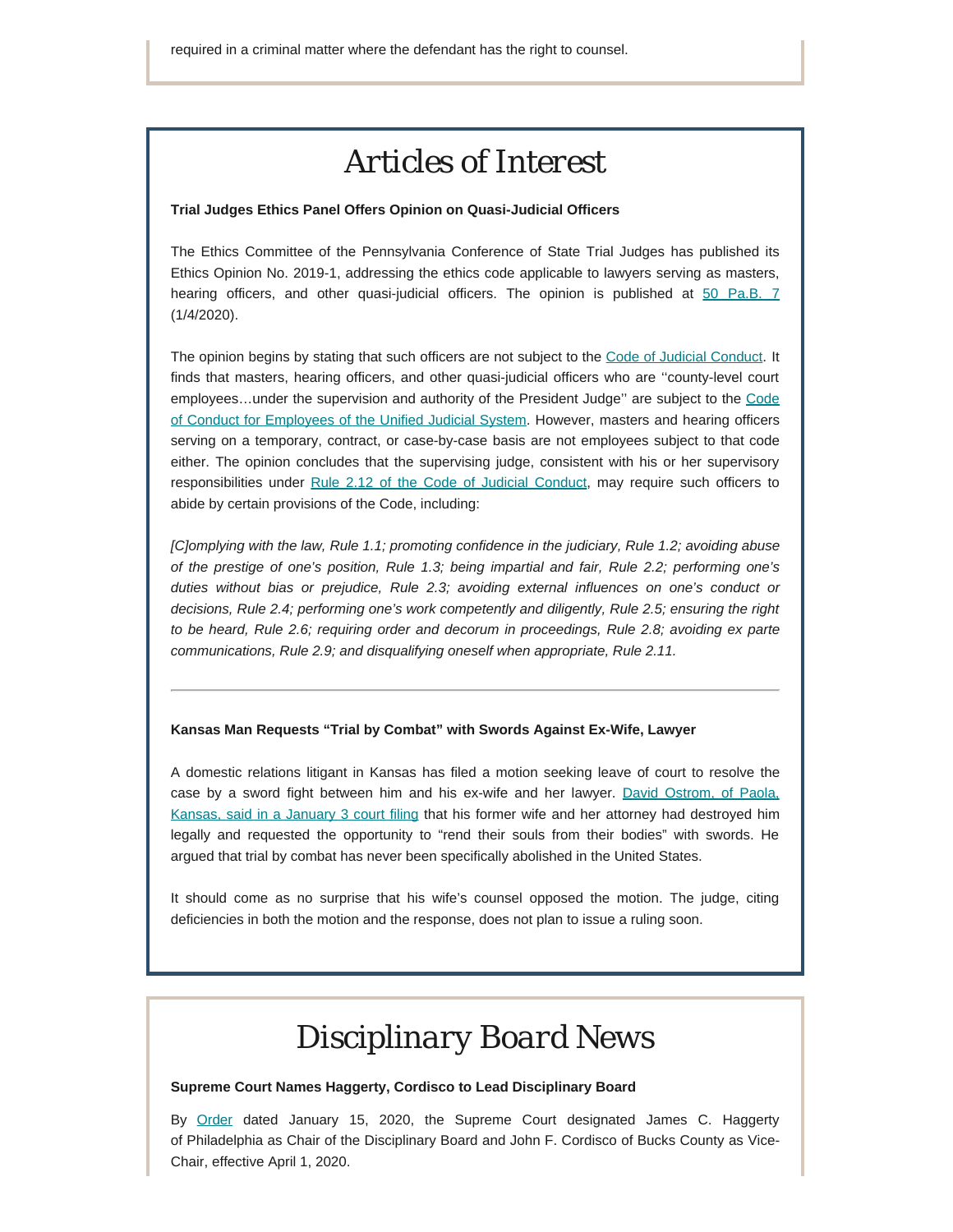

Mr. Haggerty is a founding partner of Haggerty, Goldberg, Schleifer & Kupersmith. He served for six years on the Appellate Rules Committee of the Supreme Court. Mr. Haggerty joined the Disciplinary Board in April 2015 and was appointed to a second term in 2018. He became the Disciplinary Board's Vice Chair on April 1, 2019.

Mr. Cordisco is the founding partner of Cordisco & Saile LLC in Trevose, Bucks County. Mr. Cordisco served as a State Representative from 1981- 1986 and as a Hearing Committee Member for the Disciplinary Board before his appointment to the Board. He was named to the Board in April 2015 and reappointed in 2018.



### **Chief Disciplinary Counsel Paul Killion Retires: Thomas Farrell Named New Chief**

Effective January 31, 2020, Paul J. Killion retired as the Chief Disciplinary Counsel for the Disciplinary Board. In this office, he served as the chief prosecutor for the disciplinary system and supervised all cases handled by the Office of Disciplinary Counsel.

Mr. Killion succeeded John F. Doherty as Chief Disciplinary Counsel in 2002. His 17-year tenure is the longest of any Chief Disciplinary Counsel since the founding of the Disciplinary Board in 1972. Prior to joining the Office of Disciplinary Counsel, he served with the U.S. and Pennsylvania Attorney General offices, then maintained a private practice specializing in white collar criminal defense. He retires after a distinguished 50-year career in the practice of law.

Thomas J. Farrell, formerly a partner at Farrell Reisinger & Comber, LLC in Pittsburgh, succeeds Mr. Killion as Chief Disciplinary Counsel. Mr. Farrell also served as an Assistant United States Attorney and Federal Public Defender, before establishing a private practice centered on criminal defense and civil complex litigation, including leading internal investigations for municipalities and public authorities. He undertakes leadership of an Office of Disciplinary Counsel consisting of over 30 Disciplinary Counsel and 10 investigators and auditors.



*Thomas J. Farrell (left) and Paul J. Killion (right)*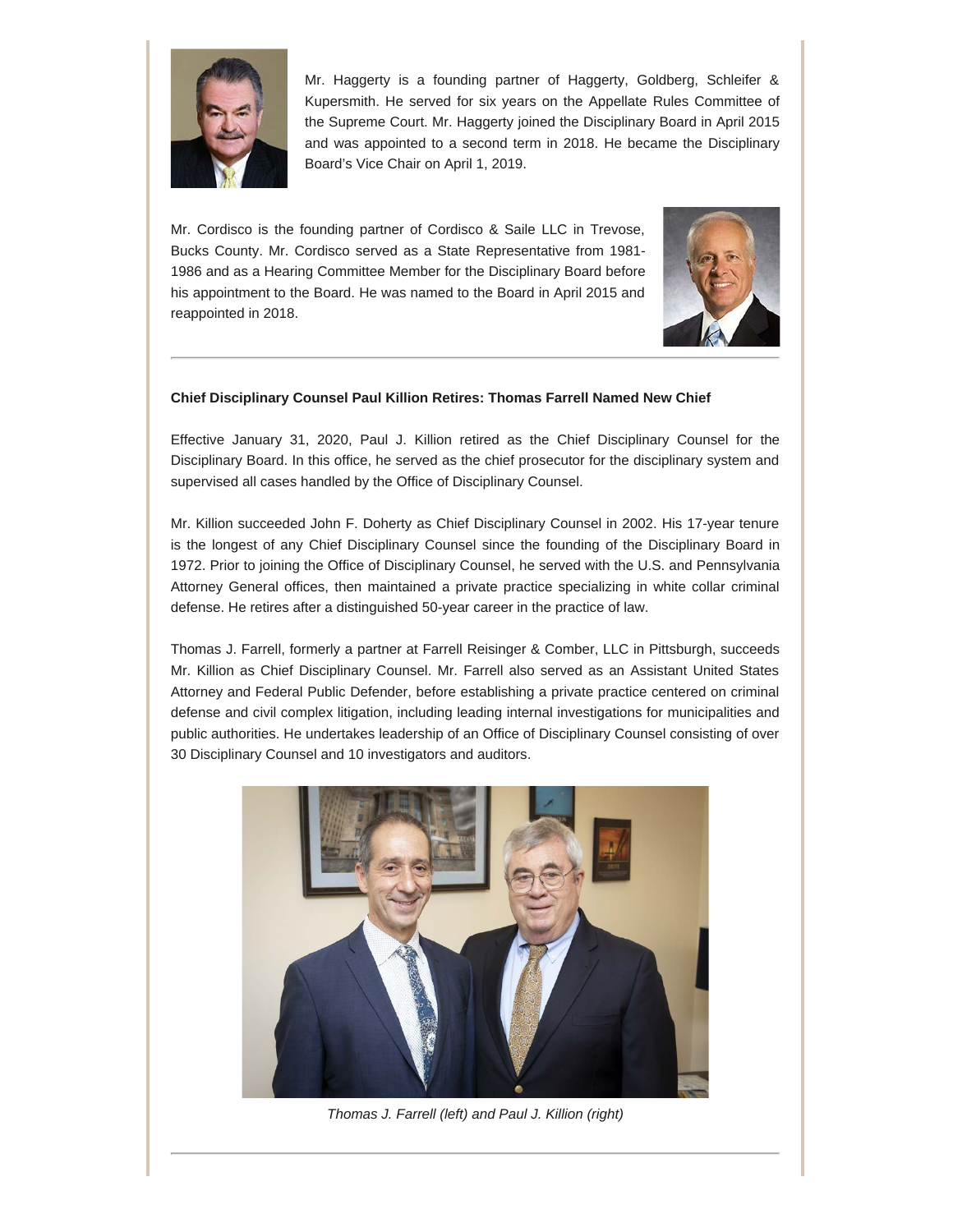#### **Office of Disciplinary Counsel Management Updates**

In late January 2020, Chief Disciplinary Counsel Thomas J. Farrell announced the following management changes within the Office of Disciplinary Counsel:

- Raymond S. Wierciszewski was named Deputy Chief Disciplinary Counsel
- Ramona M. Mariani was named Counsel-in-Charge of the District II Office
- Kristin A. Wells was named Counsel-in-Charge of the District III Office

More information about the [District Office locations](https://www.padisciplinaryboard.org/about/contact/district-offices) is available on the [Disciplinary Board's](https://www.padisciplinaryboard.org/) [website](https://www.padisciplinaryboard.org/).

# *Attorney Well-Being*

*[Lawyers Concerned for Lawyers](https://www.lclpa.org/) of Pennsylvania has provided an article previously published by the [American Bar Association](https://www.americanbar.org/) in [Law Practice Today](https://www.lawpracticetoday.org/about-aba-law-practice-today/). With permission from author Roberta Tepper, an excerpt of the article, ["Work, Rest, Repeat - Giving](https://www.lawpracticetoday.org/article/work-rest-giving-yourself-break/) Yourself a Break", is shared below.*

**As lawyers we have been encouraged, subtly or overtly, to be proud of the number of hours we work and bill. This is particularly true in the medium-to-large firm environments, but the message has pervaded the legal profession. We should be happy when we work 70 hours a week; those who work fewer hours are somehow considered . . . well, less. The implementation of technology to make lawyers more efficient has not typically resulted in a corresponding reduction of work hours for lawyers; in the practice management world, we hear anecdotal stories about lawyers being able to take on even more clients/cases because technology has made them more productive. Wouldn't it be nice to hear a lawyer share that they are taking more time for themselves, or for their families, because they have been able to streamline processes?**

Read the **[full article](https://www.lawpracticetoday.org/article/work-rest-giving-yourself-break/)** in the ABA's Law Practice Today publication.

### *About the Author*

*Roberta Tepper is the Lawyer Assistance Programs director for the State Bar of Arizona, where she advises lawyers on practice management and wellness. Ms. Tepper is the President of the Arizona Women Lawyers Association, serves on the ABA Law Practice Division Council and on the 2019 TECHSHOW Board. She may be reached at [Roberta.Tepper@sta.azbar.org.](mailto:Roberta.Tepper@sta.azbar.org)*

### *Around the Court*